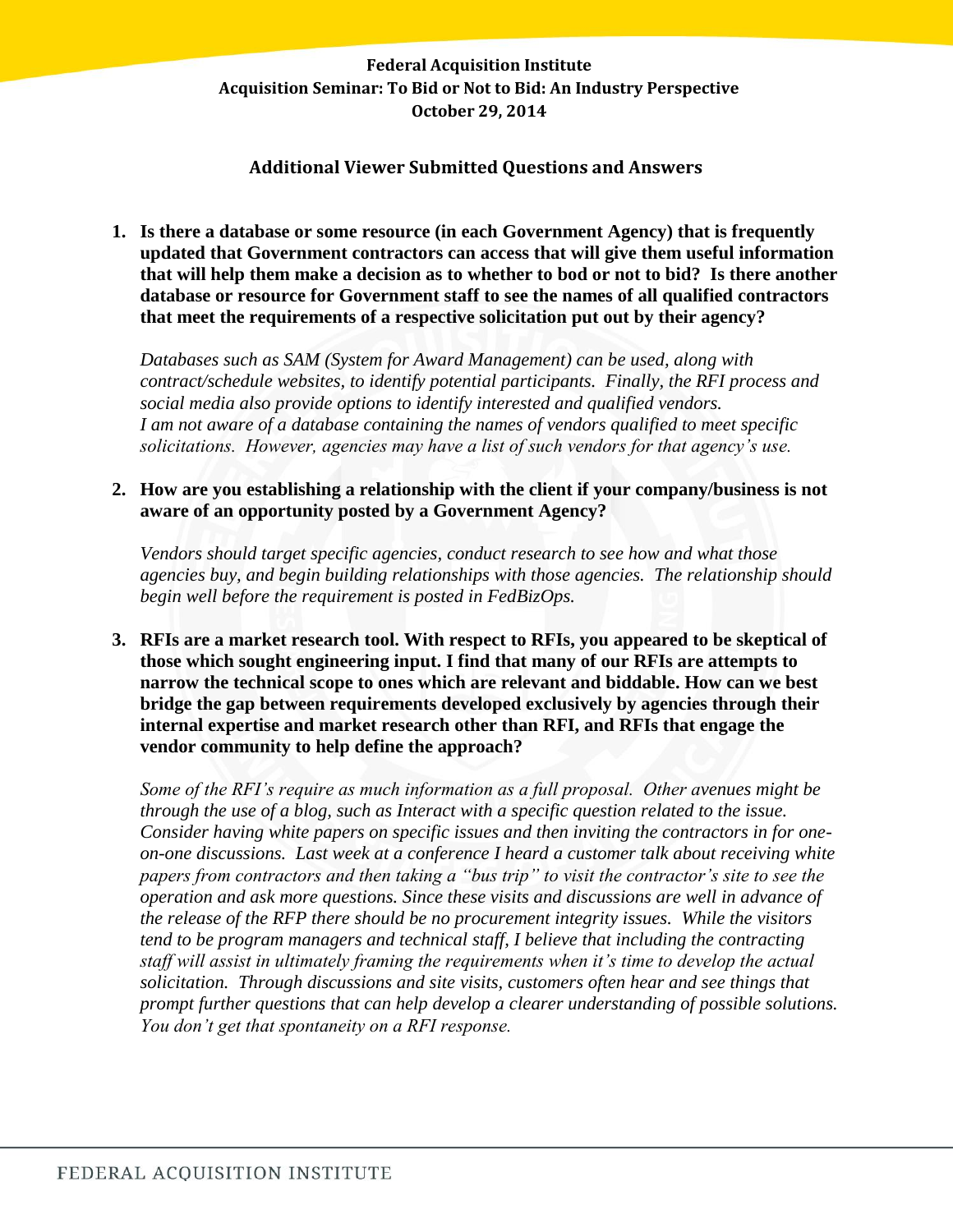#### **4. What mediums are typically used to give feedback on outcomes of RFIs?**

*One viable medium would be FedBizOps. Another would be social media tools such as INTERACT at GSA.*

#### **5. What is the ROM for marking up labor rates, for example if a person's NET (take home) labor rate is \$50/hr, in general can we expect to see a 100% markup to \$100/hr?**

*This answer depends on the company, their size, and their cost structure. Does the company have a deeper hierarchy (more layers) or a flatter organization? Overhead can be a significant cost driver and is handled differently by different corporations depending on the number of indirect staff and target applied rates. Consider also that in many cases the labor bid rate is based on a pool of resources, not the salary of an individual. Besides the direct labor costs and overhead, the company needs to address fringe benefits, general and administrative cost, possibly materials/handling fees, capital cost of money, and finally profit. Each company employees a different mix of these elements.*

**6. Panel members talked about open competition and that actions not just words matter. Understood. You also talk about establishing a relationship and talking with the agency and that if the first time you see a solicitation is when it is published, that you don't even turn in a proposal/application. Where do you look for the information? My concern is that if as COs we're trying to be open and honest with full competition, why would we talk to individuals about it ahead of time? Other than what is on a published business forecast?**

*The Mythbusters campaign encourages early engagement with industry, especially for large and/or complex requirements. Oftentimes a vendor may seek clarification of the information in the forecast or some other innocuous clarification. We can and should oblige them in this regard. A vendor should not be shut out because they took the initiative to seek clarity on a requirement. All vendors have this opportunity.*

*You are correct, there must be a balance between clarifications and disclosure of information that could be harmful to competition. Also see response to question 18.* 

**7. Having spent more of my adult life in private industry that the Federal Government, I understand BOTH the good of allowing an incumbent to win another bid on a recompete, and I also know the idea of getting fresh thinking into a program office...so...where do you draw the line on the relative weighting an incumbent should get for an RFP evaluation when "knowledge of the program" or "prior experience with X, y or z is preferred"?**

*I don't believe and incumbent contractor should be "allowed to win" on a re-compete. I think they should compete just as fiercely as anyone else. Contracting officers should welcome innovation and new market entrants, but understand that using phases such as "Knowledge of the program" of "experience with X is preferred" can significantly threaten*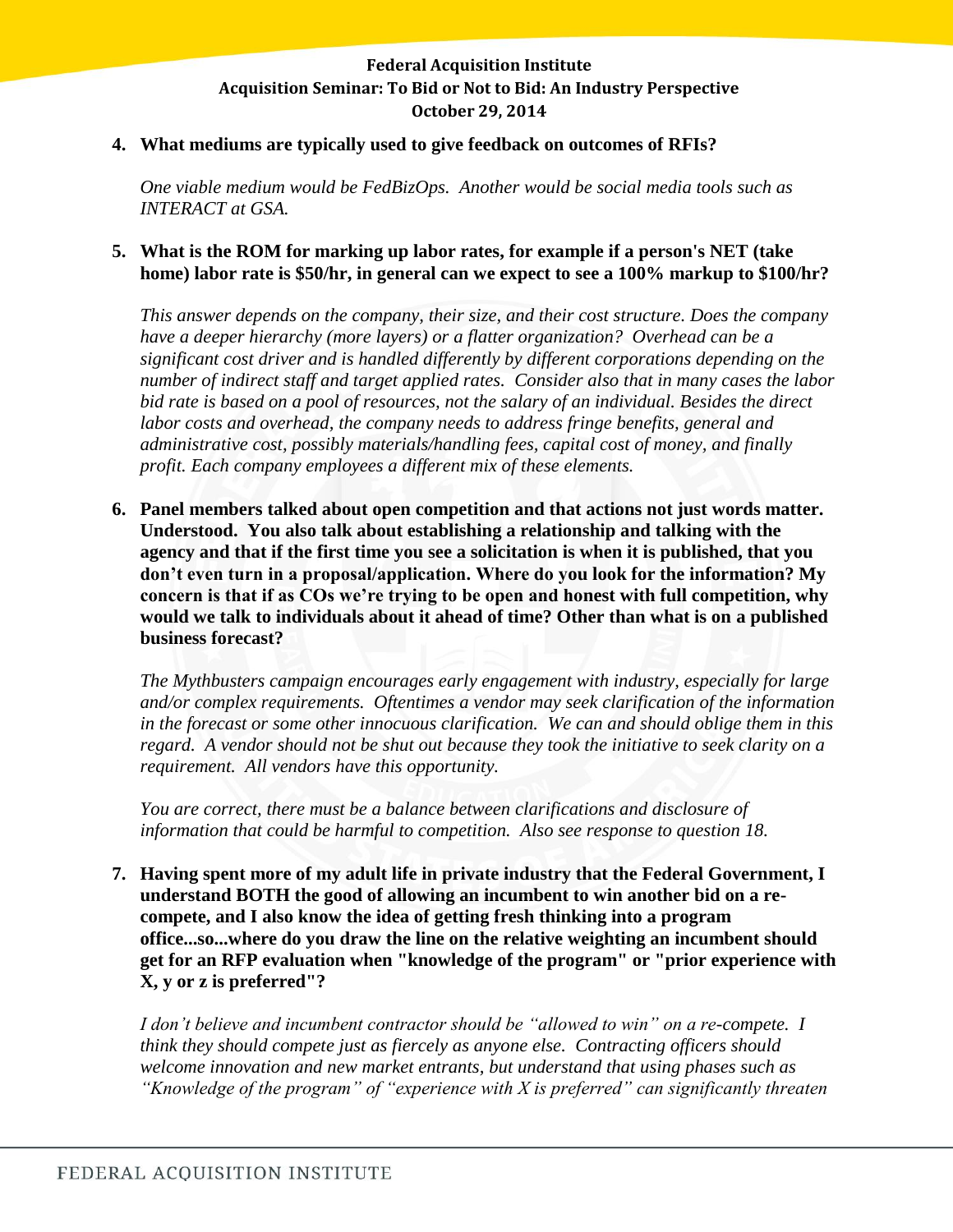*competition. If vendors feel that a requirement is "wired" for a particular firm, they will not submit a bid. We get our best prices and solutions in a competitive environment.* 

# **8. Do you have a dollar threshold for working time for any given proposal. This is with the understanding that the more money involved will probably take more time.**

*In our experience, if this exists it will vary by company size and other factors such as interest in gaining a new client or build corporate past performance in a specific area of expertise. Outside factors, such as the economy, can also contribute.*

**9. What is your criteria of initiating a protest? In order to avoid protests I go out of my way to avoid open competition whenever possible and try to use contract vehicles like NASA/SEWP or NITAAC or ARMY CHESS ITES-2S where protests are rare or restricted. Or I try to sole source the requirement if possible. What is your feeling about vendors that aggressively initiate protests which have no real merit but are nothing more than very expensive nuisances and are strategic to avoid an award to a competitor?**

*We think very carefully before initiating a protest. Do we have real grounds for a protest? Will there be repercussions from the customer that would affect future deals? Initiating a protest can be costly to a contractor both in legal fees as well as customer good will. I have*  seen awards where we had a good reason to protest and did not go through with it. *However, in tough economic times, we've seen unsuccessful incumbents protest just to keep the business a little longer. Others protest because the debriefs or "explanations" contained so little information that the contractor believes the contracting office is hiding something and that only through a protest would relevant information surface. Good debriefs actually take away reasons to protest. Yes, occasionally mistakes are made in the evaluation and that can come out in a debrief. I once asked about the evaluation of product on a solutions deal, and the CO responded that they had not evaluated the product. Given product was more than 50% of the deal that was a big error. We did not protest as the customer was valuable to us in the long term.*

**10. RFP - BIDDING - Key Staff Qualifications: Another thing I noticed about some RFP's, when I was a Government Contractor, is that often times the RFP does not specifically state who has to get a clearance and at what level. It may generally state that a clearance is required by all staff assigned to the contract. Also they often times never indicate whether the clearance requirement flows down to all subcontractors (whether they are administrative, janitorial, etc.) How can we get the message to government agencies that this is required?**

*Great observation. I'm adding it to my list of things to check for in the RFP review. I would recommend that if the RFP does not clearly state who should obtain a clearance, the question should be addressed during the Q&A or solicitation open period.*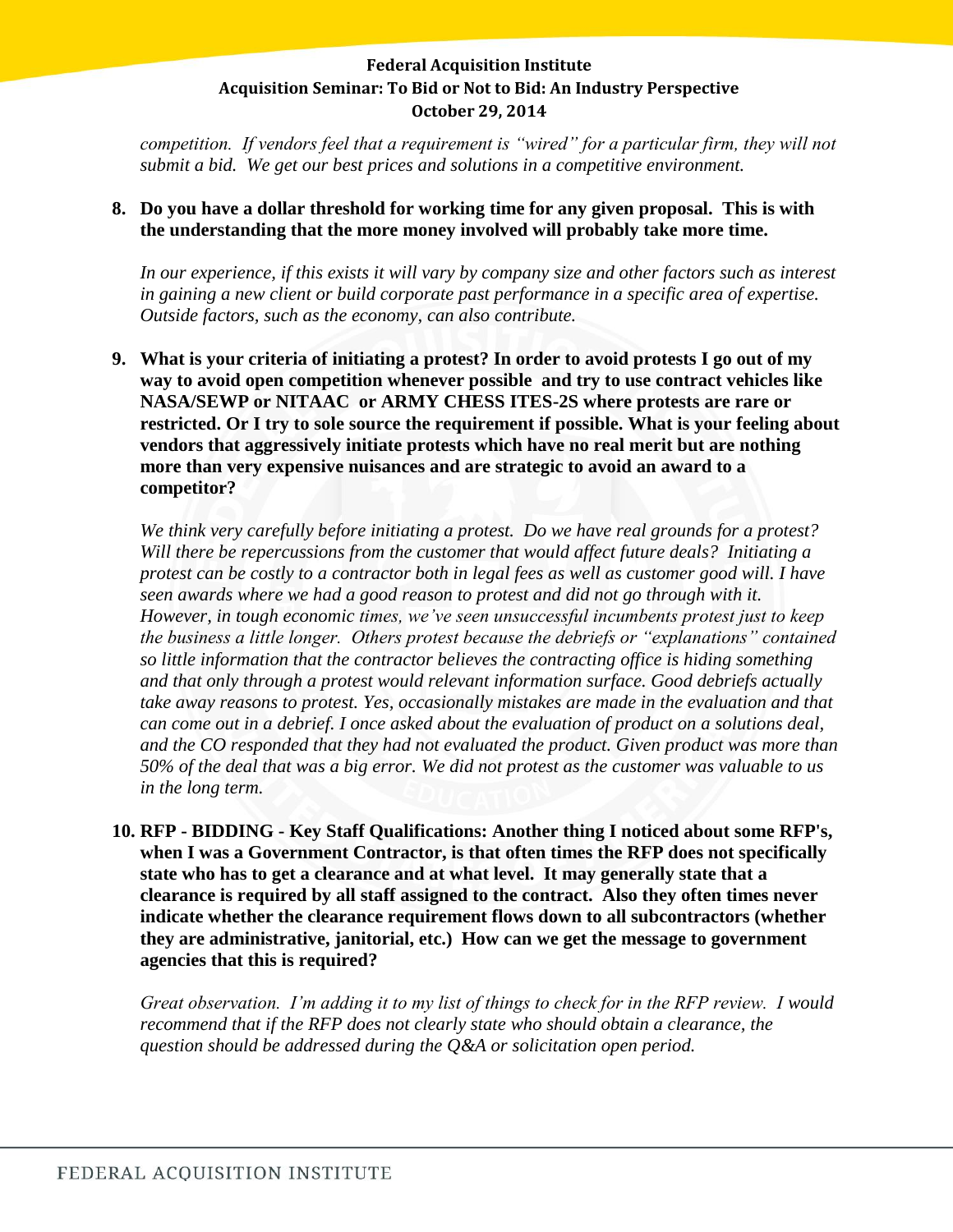#### **11. Can't the vendors see when something was awarded (and to whom) when the award is entered into FPDS-NG?**

*Not always. FPDS-NG is not a super friendly system, and it's difficult to search for awards if you don't have details. I can usually find an award once I know who received it. Also, not all contracting activities enter the data in a timely fashion.*

### **12. What is your batting average for winning contracts that you propose on...So if you propose on 10 contracts, how many would you expect to win? Alternatively, if you are a small business what drives your business, the competitive RFPs or directed (sole source awards)?**

*Contract win rate is a sensitive subject. Companies want to maximize the return on their bid & proposal dollars with a higher win rate. That generally speaks to bidding on deals with a higher likelihood of a win. When we review the deals we are selective and rarely bid deals where we have no knowledge of the customer mission.* 

### **13. Based on what was just said about LPTA, why are procurement shops pushing so much for them? It is supposed to save us money but my experience has been otherwise. As a COR, we don't like the level of risk associated with them either.**

*The use of LPTA will continue and will likely increase as long as there are budget pressures. LPTA is one of many tools available to COs, and used under the right circumstances, will result in best value to the government (risk included). However, it is important to educate your Government PMOs on the program risks related to LPTA acquisition. The PMs and COs need to align interests as the PM's interests include bringing in an operational program within budget while the CO's interests include awarding a contract that saves money and avoids protests. We also need to emphasize the importance of good requirements definition especially in LPTA procurements. This is critical to ensuring that what is delivered is what*  was wanted. A government leader once told me, "When a project fails the PM and/or the *Contractor get the blame - No one ever goes back and reviews the evaluation factors."*

### **14. In our agency we also read all proposals for technical acceptable before reviewing price. Our problem ends up with vendors living up to their proposals under fixed price contracts.**

*Performance is a critical issue and it is an important component of a contractor's reputation. Most contractors want to do a good job and we take the past performance evaluations seriously. With the advent of the Integrated Award Environment (IAE) contracting activities*  will be able to see a broad picture of the contractor with FAPIIS, C-PARS and PPIRS all *with a single sign-on. "Reputation management" will be critical to contractors as a more comprehensive view of company information, including past performance, is readily accessible by our customers. We ask that you are fair in the evaluations, and provide timely feedback.*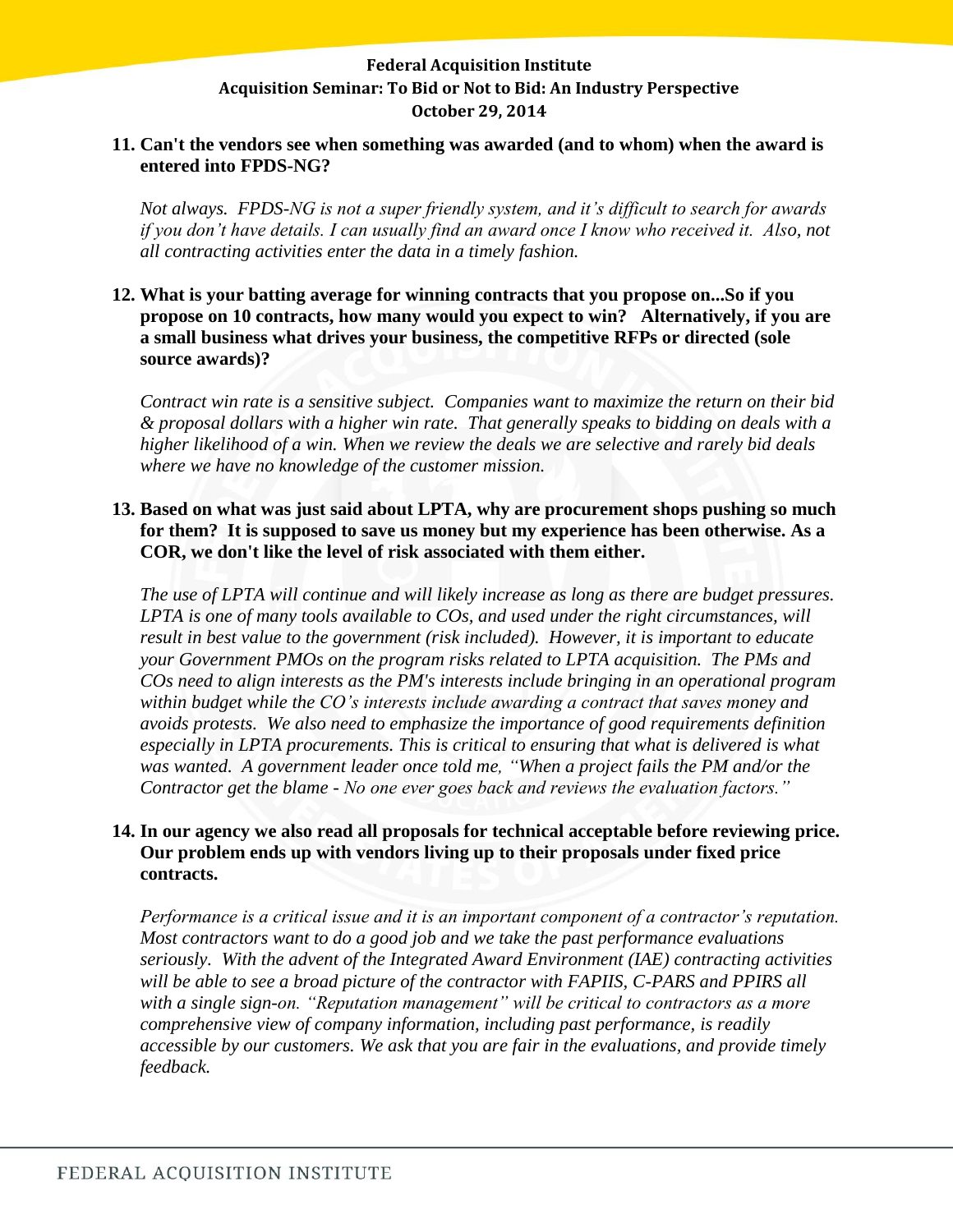*I have noticed one "quirk" with fixed price contracts and performance. In the course of the price proposal we are asked to demonstrate how the fixed price was derived by showing a build of labor categories and rates. The price build is evaluated to see if the contractor understands the requirements. However, after award the risk of performing and completing the project then falls to the contractor. At this point, we find some contracting activities asking for burn rates, tracking the labor by hours, and seeking to approve changes in the labor structure. These efforts are more appropriate to cost-type or T&M/Labor hour contracts where the government takes the risk. In a fixed price environment, it should be up to the contractor to determine how to best staff the project to ensure completion. Performance would thus be evaluated based on the timely delivery of the product/service/solution that meets the requirements of the contract.*

# **15. While I understand the commentary regarding hesitance to ask questions during an industry day to not give yourself away to your competitors, it seems somewhat contradictory to a statement made about questions sent during Q&A and that they are sometimes geared to sending messages about the requirement(s). Wouldn't it be prudent to gear some questions during an Industry day to helping the government in that respect ahead of time?**

*Yes, it would be a good idea to provide that information early in the acquisition cycle such as at Industry Day but when competition is fierce the culture is to stay silent and listen. Other ideas for advance interaction might be blogs such as GSA's Interact, request for white papers, and meetings with industry associations to get member feedback. GSA did all of these for their OASIS contract and the resulting RFP was easily understood by industry despite requiring a very new style of RFP response. The GSA Alliant 2 team is using Interact to explore ideas on cyber-security requirements. The OASIS team asked for white papers on some topics. After submission, contractors were invited to one-on-one meetings with GSA to further explore the white paper ideas.*

*Personally, I use the RFP Q&A to guide contracting activities when they seem to have "lost their way" regarding requirements of the specific contract vehicle. For example, a contracting activity required subcontractors to a prime to each submit their GSA Schedules. The question might help them to understand that subcontractors work under the Prime's GSA Schedule and do not need to have a GSA Schedule.*

**16. If a vendor has both fixed price contract (O&M), and a DME contract (cost plus fixed fee), how do you make sure or find out if the vendor is not double dipping? Meaning, how do you find out if the contractor is using DME time/funds for the O&M work which is fixed price? In other words, how do you find out or make sure that they are not charging twice for the same time, as they don't report anything for the fixed price contract?** 

*If you have a contractor working on a Cost type contract, they most likely have an approved Cost Accounting Standards (CAS-covered) system, including a timecard system. These are audited by the government and include floor checks of timecards. Reputable contractors will*